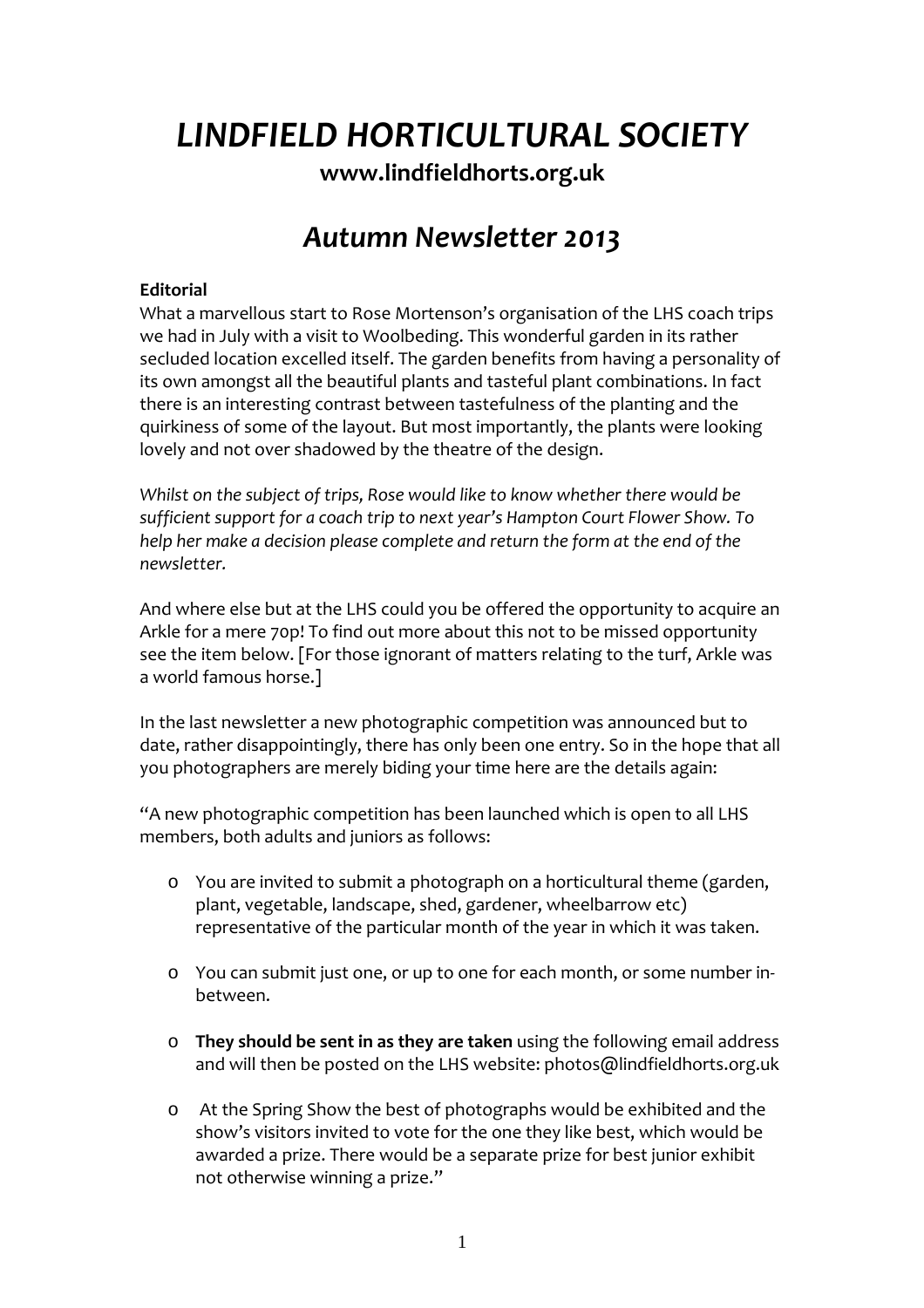Mention of the website gives me the opportunity to say that we welcome members sending us photographs of their garden, with or without a covering note, for posting on the website. Please send them to: editors@lindfieldhorts.org.uk

Looking through my gardening notebooks recently I came across a plant I had noted down at a Hardy Plant Society talk, Sisyrinchium 'Quaint and Queer'. What a lovely name, and instead of the usual blue, white, or yellow flowers, this hybrid has flowers of milk chocolate. I must look out for it.

#### **Arkle runs in the 2014 Spring Show**

There will be a special daffodil class for members in the 2014 Spring Show schedule as follows:

*"One bloom of 'Arkle' from a bulb purchased from Lindfield Horticultural Society exhibited in a vase provided by the Society."*

Two hundred bulbs of the cultivar 'Arkle' have been ordered by the Society and these will be on sale to members only during the Autumn Show at the King Edward Hall on Saturday,  $14<sup>th</sup>$  September. 'Arkle' is a Division 1 'trumpet' daffodil having a huge all-yellow flower. It has received an Award of Garden Merit (AGM) from The Royal Horticultural Society. These bulbs can be grown either in pots or in the ground.

The bulbs will be sold singly, although four bulbs could be grown in a 10 litre pot. They retail at £1 each but will only cost members 70p each or for an even greater bargain three for £1.80; a 'growing hints' sheet will also be supplied. *Richard Hilson*

#### **Summer Show**

Once again, despite the weather, we had a successful show. I must admit I was getting a bit worried when by the Wednesday before the show I had hardly any entries. In the event although the numbers were down from a normal summer show, the hall looked very good with many fine exhibits.

I must particularly congratulate all those who entered the floral art; the arrangements are getting better and better. Our judge Bob Tunks was very impressed with all the exhibits, well done exhibitors.

A new class in the flower section of the summer show was an arrangement of flowers picked from the garden or allotment and arranged in a tea cup. This class was very popular, and if anyone has any other ideas please let me or another committee member know.

Turning to the Autumn Show, with regard to the special fuchsia class, some juniors took plants to grow. As we do not have a class number in the junior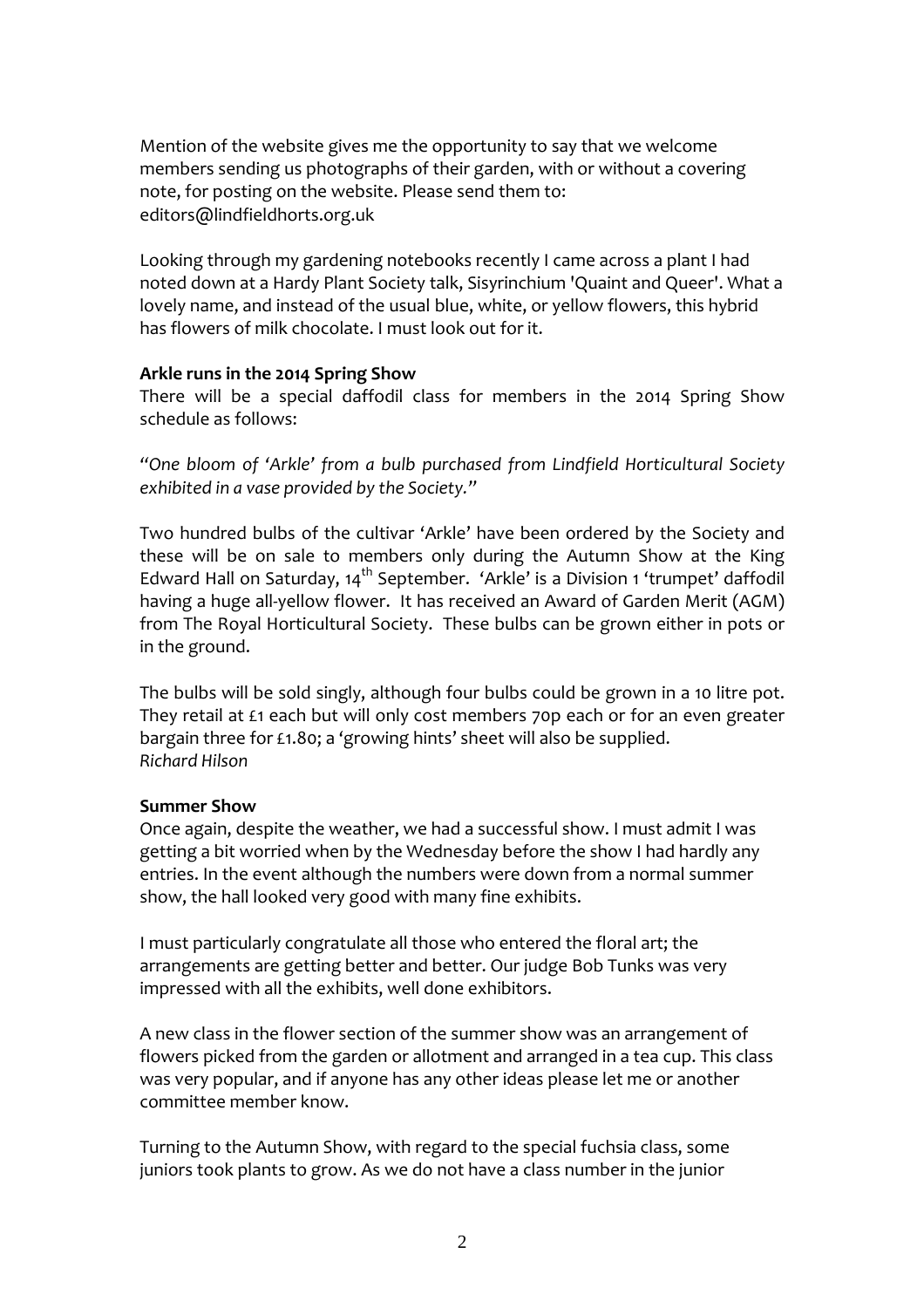section for the fuchsias, if you have one you want to enter please just mark your entry form "special fuchsia" and I will make out a card for you. Noreen Smith will then judge these and the other special fuchsia entries. See you at the Autumn Show.

| Results                                        |                      |
|------------------------------------------------|----------------------|
| The Lemmey Cup                                 | Ann Higgins          |
| The Savill Cup                                 | Jim Stockwell        |
| RHS Banksian Medal                             | Rosemary and Neville |
|                                                | Humphreys            |
| The Gilbert Cup                                | Julie Hewitt         |
| The Filmer Cup                                 | Julie Hewitt         |
| The Fruit Cup                                  | lan Cooper           |
| The Thornbery Trophy                           | Julie Hewitt         |
| Askew Cup                                      | Jim Stockwell        |
| The LHS Junior Cup                             | Sam Armstrong        |
| The Kieron James Toys Shield                   | Liam Jolly           |
| The Junior Shield                              | Nick Watson          |
| The Blue Riband of the British Fuchsia Society | Rita Pickett         |
| The Don Booker Fuchsia Cup                     | Julie Hewitt         |
|                                                |                      |

*Best in Show*

Vegetable **The Contract of Contract Contract Contract Contract Contract Contract Contract Contract Contract Contract Contract Contract Contract Contract Contract Contract Contract Contract Contract Contract Contract Contra** Pot Plant **Pot Plant** *Pot Plant* *Rosemary &*  Neville Humphreys Cookery Jocasta Fearn Handicraft Sue Stockwell

*Pat Whetstone*

#### **Autumn Show**

The Summer Show was a riot of colourful flowers set off by some magnificent delphiniums that almost reached the KEH ceiling. I now look forward to what exhibitors have in store for us at the Autumn Show, which will be held on Saturday 14<sup>th</sup> September in the King Edward Hall. This is our biggest show of the year and the grand finale of the showing season. It can be relied upon to give a magnificent display of locally grown flowers, fruit, vegetables, floral art, cookery and children's exhibits. As usual the show will be open to the public from 2.00pm, with tea, coffee and delicious homemade cakes available together with a selection of plants. Last orders in the Tea Room will be at 4.45pm; with the presentation of awards at 5pm which will include the annual trophies for the most points obtained over all three of the year's shows, followed by the raffle and an auction of any donated exhibits.

Exhibitors are reminded that written entries should be delivered to 25 Eastern Road or 67 Brookway by 10pm on Wednesday 11<sup>th</sup> September. Entries can also be made by email to [whet25@btinternet.com](mailto:whet25@btinternet.com) up to 1pm on Thursday 12<sup>th</sup>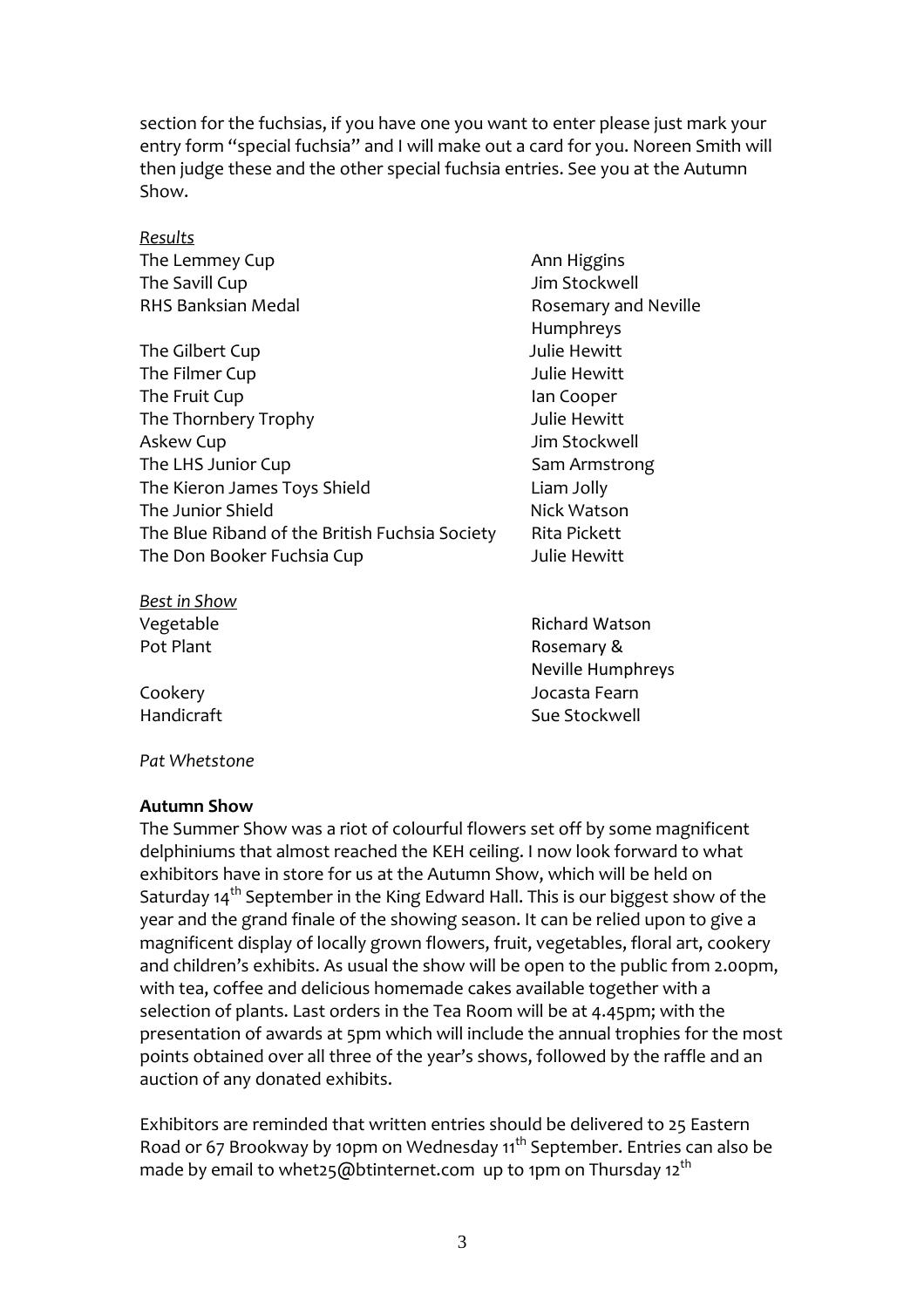September. Exhibits may be staged between 7pm and 9pm on the Friday or between 8am and 10.30am on the Saturday. Exhibitors are reminded that it is their responsibility to collect any prize money from the Treasurer between 3.30 and 4.30pm on the day of the show and that no exhibit should be removed from the show bench until after the presentations.

Finally if you bought one of our special fuchsia plants, Celia Smedley, do not forget to enter it in class 299 on page 67 of the Show Schedule. *Committee*

#### **Sundries Centre**

The Sundries Centre will be open on: Saturday September 21st Sunday October 6th Saturday October 26th

This is your opportunity to choose from the large range of stock so as to get ready to successfully over winter your plants, and prepare the soil for the spring. We offer top quality products at very competitive prices direct from the wholesaler. So come and see for yourself. *Noreen Smith*

### **Christmas Social**

Tickets for the Christmas Social on Friday 6<sup>th</sup> December will be on sale at the talk on the on 9<sup>th</sup> October, as well as the October Coffee Morning and the November evening talk. The ticket numbers will be limited to 114 and will be sold on a first come first served basis to members only. The ticket price remains as it was last year at £10. The entertainment will be the Sussex Harmonisers, a very local, male barber shop choir which has some of our own members in its ranks. This is a return visit by them; we really enjoyed their performance a couple of years ago. Come along and enjoy yourselves, the format of the evening as always remains the same ‐ wine, food and song. *Alison Elliott*

#### **Membership**

Membership fees for the New Year are due on the 1<sup>st</sup> October and remain unchanged at £5 per individual member and £8 for a couple living at the same address. Renewals can be made at the Autumn Show on the 14<sup>th</sup> September and at any of our events after that date. They can also be made by post to our Membership Secretary, Mrs Joyce Gladwell at: 7 Brookway Lindfield RH16 2BW but please remember to add an additional 75p for postage and packing. *Committee*

#### **Membership Records/Database**

The Society now has a proper database for our records due to Sandra Huggett who has also taken over the maintenance of our membership records. Not only is she maintaining the database she also produces the distribution lists for our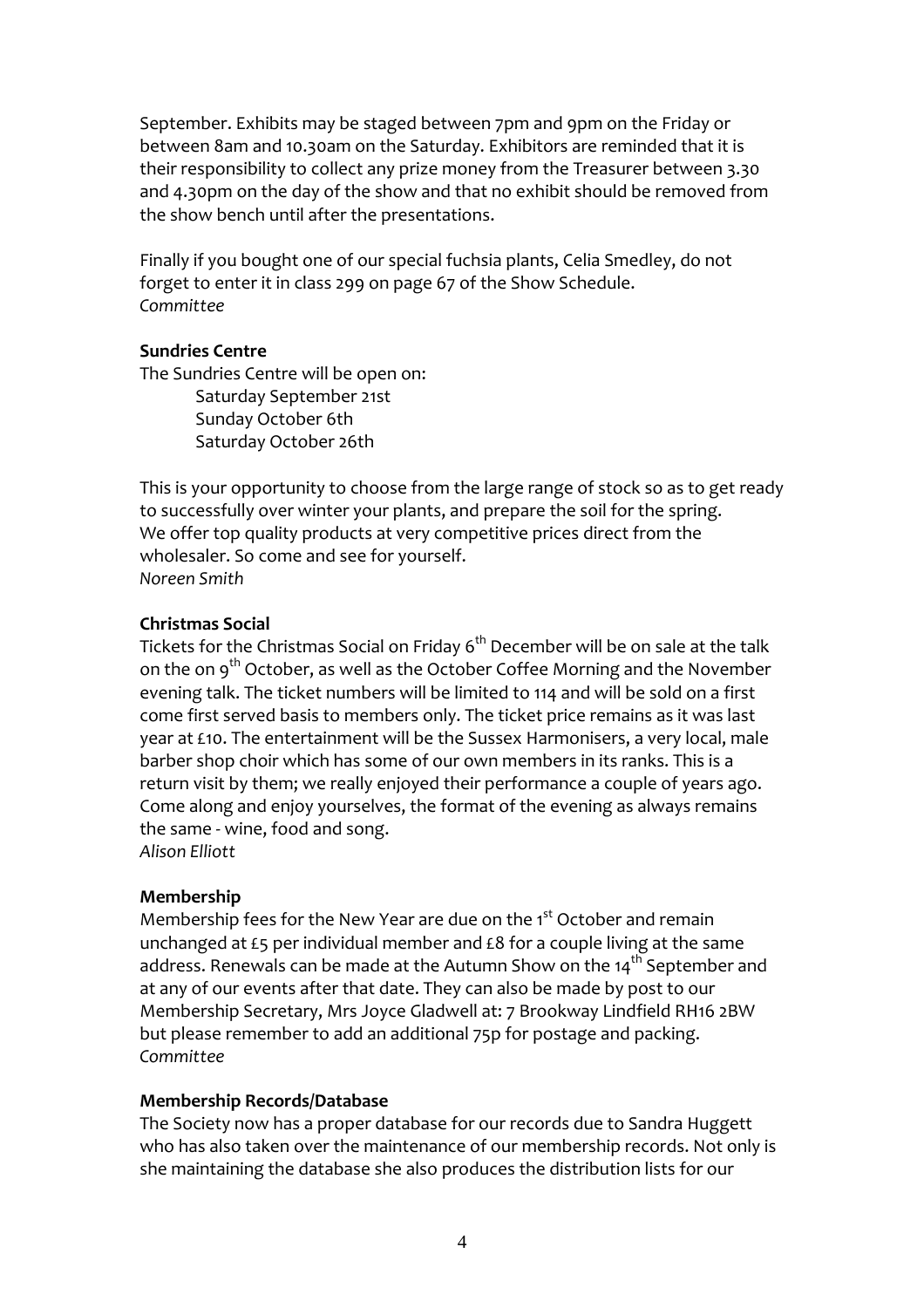newsletters and schedules and sends out our emails. So when you receive your next communication from Sandra, save her address into your contacts. So a big thank you to Sandra. Also we would like to thank Chris Gurr and the large team of newsletter and show schedule distributors for all their help. *Committee*

#### **Suttons and Dobies Catalogues**

The Suttons and Dobies Catalogues for the 2013 season may be available at our October Meetings. Members ordering their seeds and plants through the Society will receive a 20% discount on seeds and a 15% discount on other items. It does not matter how much you order, £5 or £50, it all adds to the total on which the Society itself gets a commission (dependent on the total amount of seeds ordered). So if you purchase Sutton's or Dobies seeds please do so through the Society. If you would like to reserve a catalogue please ring 483039 leaving your name and address and which catalogue you would like. *Alison and Michael Elliott*

#### **The Talks Programme**

Once more Wendy Dumbleton has organised a very interesting talks programme for us which will recommence in October. The following Wednesday dates should be entered into your diary:

*2013*

9<sup>th</sup> October – Heucheras – Clive Gravett  $13<sup>th</sup>$  November – Sussex on the Rocks – Geoffrey Mead *2014* 8<sup>th</sup> January - The Natural Year in Focus - Peter Lovett  $12<sup>th</sup>$  February – Camelia Botnar Foundation – Richard Horsley  $12<sup>th</sup>$  March – Clematis through the Seasons – Everett Leeds 9<sup>th</sup> April – Growing and Showing Dahlias – Richard Hilson  $14^{th}$  May – Floral Art Demonstration – Bob Tunks 8th October – Successional planting in the Long Border – Fergus Garrett  $12<sup>th</sup>$  November – A Celebration of Wild Flowers – Margaret Pilkington

Admission remains at £1 for members and £2 for guests, except for the October 2014 talk which will be at a higher admission fee and by ticket only. Meetings are in the KEH and commence at 8pm except for the November meeting which starts at 7.30 pm with the AGM , Margaret Pilkington's talk following on. *Committee*

#### **Talk by Chris Beardshaw on Furzey Gardens**

On Wednesday 18th September at 7.15 pm in the Steyning Centre the Sussex Group of the Hardy Plant Society has arranged for Chris Beardshaw, the renowned writer and broadcaster on gardening, to talk about his 2012 Chelsea Flower Show Garden. He will be explaining how a little known garden can be brought to life, both in terms of the garden itself and its plant heritage. The talk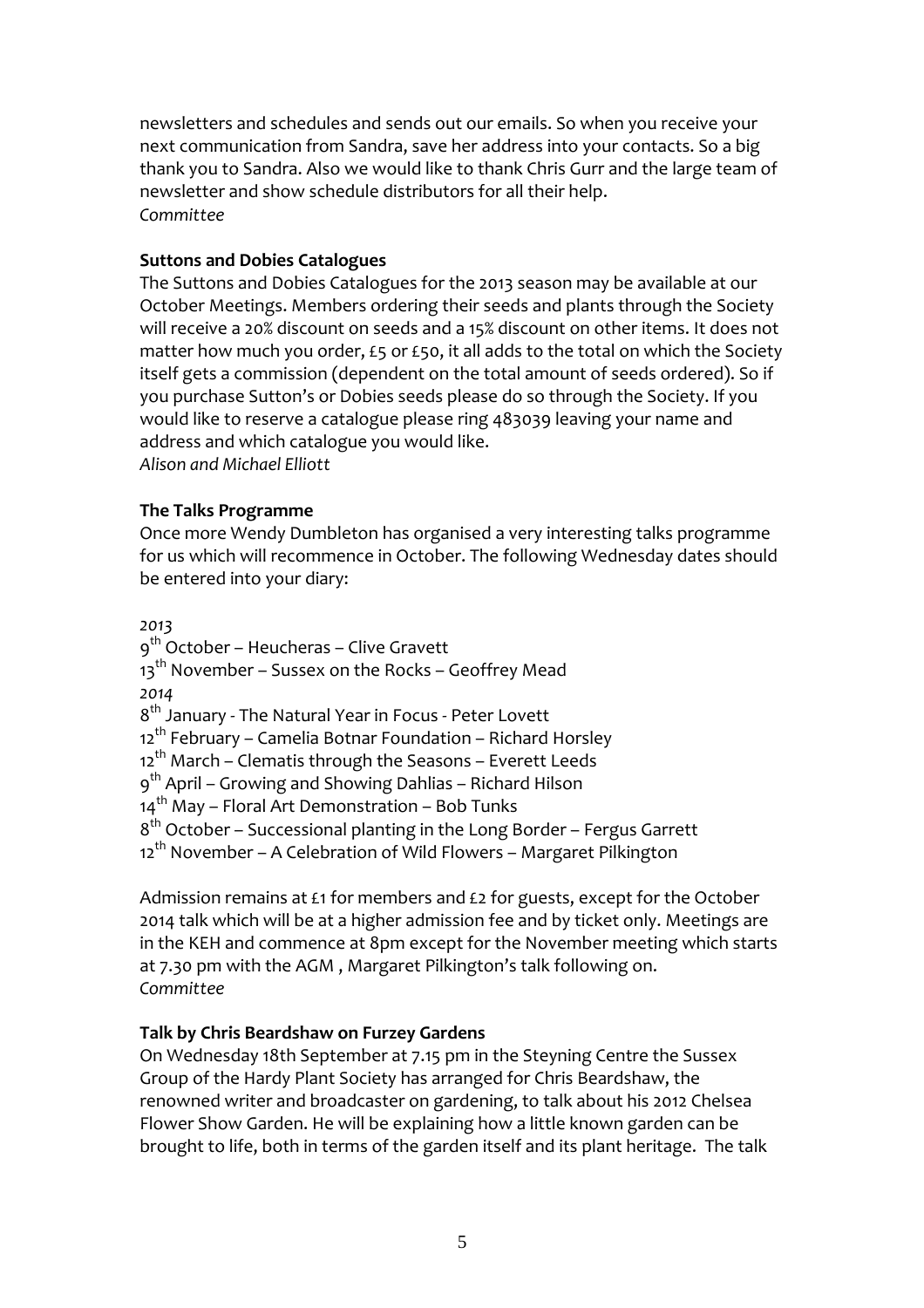will look at how the garden is constructed, the theatre and the design of show gardens and what makes this a unique garden.

Furzey Gardens is a charitable trust set up to help people with learning difficulties. The students are accommodated in part of the trust's property in the vicinity of the gardens, learning garden work and how to care for one another. Chris will be talking about this interesting and worthwhile project and will answer questions afterwards. There will be drinks available on arrival at 7.15pm and the talk will commence at 8pm. The cost is £12 per person, to include a glass of wine, and if you are interested in going please contact Mrs Carolyn McCutchan on 01323 485152 or email batesgreen@dsl.pipex.com

### **Bressingham Hall Gardens**

We visited Bressingham Gardens the home of the late Alan Bloom (of the famous Bloom's nursery) late in June; it was amazing, fantastic and really took your breath away. It had been Alan Bloom's idea to turn the long herbaceous borders you find in most formal gardens into a variety of beds: round ones, oval ones, rectangular ones, in fact any shape you could think of. In the six acre garden adjacent to the Hall there are actually 58 of them, all planted differently but on the same structure and theme: blocks of perennials, smaller in height to the outside and larger in the middle.

There are actually another two gardens at Bressingham's, the larger of which was developed and is still maintained by Alan's son Adrian, again quite magnificent, with North American planting and a lot more trees. In all there are 17 acres of wonderful gardens, with over 2 miles of edges for someone to trim. What made it special for us was that we stayed B & B in Bressingham Hall, Alan Blooms own house, it was a little run down and creaky, but very clean with excellent breakfast. It was however right in the middle of the six acre garden, which became our own when the gardens were closed to the public. In addition to the Gardens, Bressingham's has a collection of steam locomotives and a tribute to the Dad's Army series; you can actually walk through Walmington‐ on‐Sea!

All in all a wonderful place only 2.5 hours away, situated between Cambridge and Norwich, near Diss in Norfolk. *Alison and Michael Elliott*

#### **Hospice Shop**

You may have noticed that St Peter and St James Hospice has opened a new Furniture, Home and Garden shop in the Lindfield Enterprise Park on Lewes Road. It is light and airy and has some lovely items for sale – it's a very up-market charity shop! They would welcome donations of good quality garden items *Rosemary Humphreys*